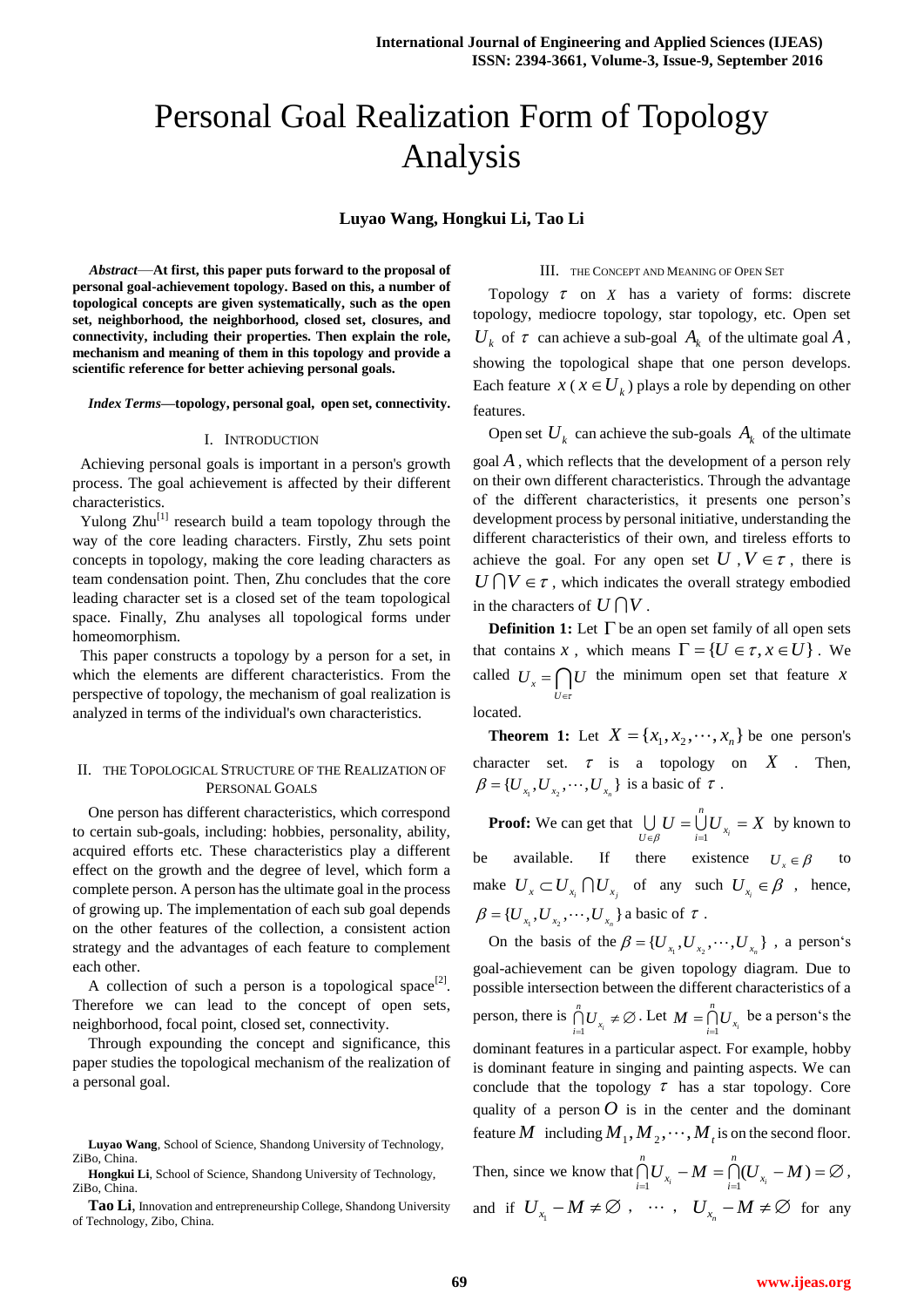$x_i \in X$ , they are located on the third floor, which is open set of subspace  $X - M$ . And so on, we can obtain the figure about personal goal-achievement topology.



Figure 1: personal goal-achievement' topology in FIG

IV. THE NEIGHBORHOOD, NEIGHBORHOOD BASIC AND THEIR **SIGNIFICANCE** 

**Definition 2:** Let  $X = \{x_1, x_2, \dots, x_n\}$  be one person's character set,  $\tau$  is a topology on  $X$ ,  $x \in X$ . If  $Y$  is a subset of  $X$ ,  $Y$  meets that  $U_x$ , the minimum opening set of  $X$ ,  $U_x \subset Y$ , then we call *Y* a neighborhood of *X*. A subset family of  $X$  by all neighborhoods of  $X$  is called neighborhood system of character  $x$ , which is denoted  $\mu_x$ .

**Definition 3:** If the sub-family  $V_x$  of  $\mu_x$  meets the condition: for each  $U \in \mu_x$ , there exists  $V \in V_x$  such that  $V \subset U$ , we call  $V_x$  a basic of neighborhood-based points *x* , or simply call it a neighborhood-basic of points *x* .

Hence, a neighborhood  $Y$  about character  $X$  achieve sub-goals by open set  $U_x \subset Y$ . But if  $U_x \neq Y$ , there must be additional factors in *Y* assisted to achieve the sub-goal *Ak* , such as the acquired practice, and other's guidance to contribute to the achievement of sub-goals  $A_k$ .

## V. THE CONCEPT AND SENSE OF CONDENSATION POINT

**Definition 4:** Let  $X = \{x_1, x_2, \dots, x_n\}$  be one person's character set,  $\tau$  is a topology on X,  $C \subset X$ . If the minimum opening set of feature  $x \mathbf{U}_x \neq \emptyset$ , and there exists an element which is different from  $x$  in  $C$ ,  $U_x \cap (C - \{x\}) \neq \emptyset$ , we call *x* is a condensation point of subset  $C$ . One set is called the guide set of  $C$ , if it contains all condensation point of  $C$ , which is denoted  $d(C)$ .

The condensation point  $x$  of subset  $C$  represents there are other features in *C* which effect to achieve a sub-goals with feature  $x$ . Meanwhile it shows the different effect degree of different human characteristics. In particular, if there exists  $r \in X$ , and *r* is a condensation point for any subset  $C(C \neq \{r\})$ , *r* can be abstracted as the core characteristics of a person, which is core quality  $O$ . However, the member of guide set  $d(C)$  is the dominant feature M about the sub set *C* .

**Theorem 2:** Let  $X = \{x_1, x_2, \dots, x_n\}$  be one person's character set,  $\tau$  is a topology on X.  $U_x$  is the minimum opening set of character *x*. If  $y \in U_x$  and  $x \neq y$ ,  $y \in d({x})$ .

**Proof:** Because  $U_x \cap (\{x\} - \{y\} \neq \emptyset, y \in d(\{x\}))$ .

From Theorem 2 we can know that if characteristics belong to one guide set ,they play a similar role to make contributions to the realization of sub-goal  $A_k$ .

## VI. THE CONCEPT AND SENSE OF CLOSED SETS, CLOSURE, **INTERIOR**

**Definition 5:** Let  $X = \{x_1, x_2, \dots, x_n\}$  be one person's character set,  $\tau$  is a topology on *X* and  $C \subset X$ . If C contains all the condensation point of  $C$ , which means  $d(c \subset C)$ , then *C* is a closed set of *X* .  $\overline{C} = C \cup d(C)$ is called the closure of *C* .

If *C* is a closed set, it means that the dominant feature which is relative to the subset  $C$  is in  $C$ , and the closure of *C* is the smallest closed set that contained *C* . We can get the necessary and a sufficient condition which subset *C* is a closed set of *X* is  $C = \overline{C}$ .

The properties about closure <sup>[3]</sup> are:  $\varnothing = \overline{\varnothing}$  ,  $C \subset \overline{C} \subset X$  . For any subset  $C, D$  there exists  $\overline{C \cup D} = \overline{C} \cup \overline{D}$ ,  $\overline{\overline{C}} = \overline{C}$ .

In the process of realization of personal goals, the concept of closure reflects the principles of integrity, reasonable distribution and complementarities.

**Definition 6:** Let  $X = \{x_1, x_2, \dots, x_n\}$  be one person's character set,  $\tau$  is a topology on X and  $C \subset X$ . If the minimum open set  $U_x \subset C$ , where feature *x* located, then we call  $x$  an interior point of  $C$ . All the interior points about  $C$  which form the set is called the interior of  $C$ , denoted  $C^{\degree}$ .

 $C^{\text{th}}$  is the largest open set that is contained in  $C$ , achieving sub-goal  $A_k$  through it. Therefore the subset of C is an open set if and only if  $C = C^{\circ}$ .

The properties about interior <sup>[3]</sup> are:  $X = X^{\circ}$ ;